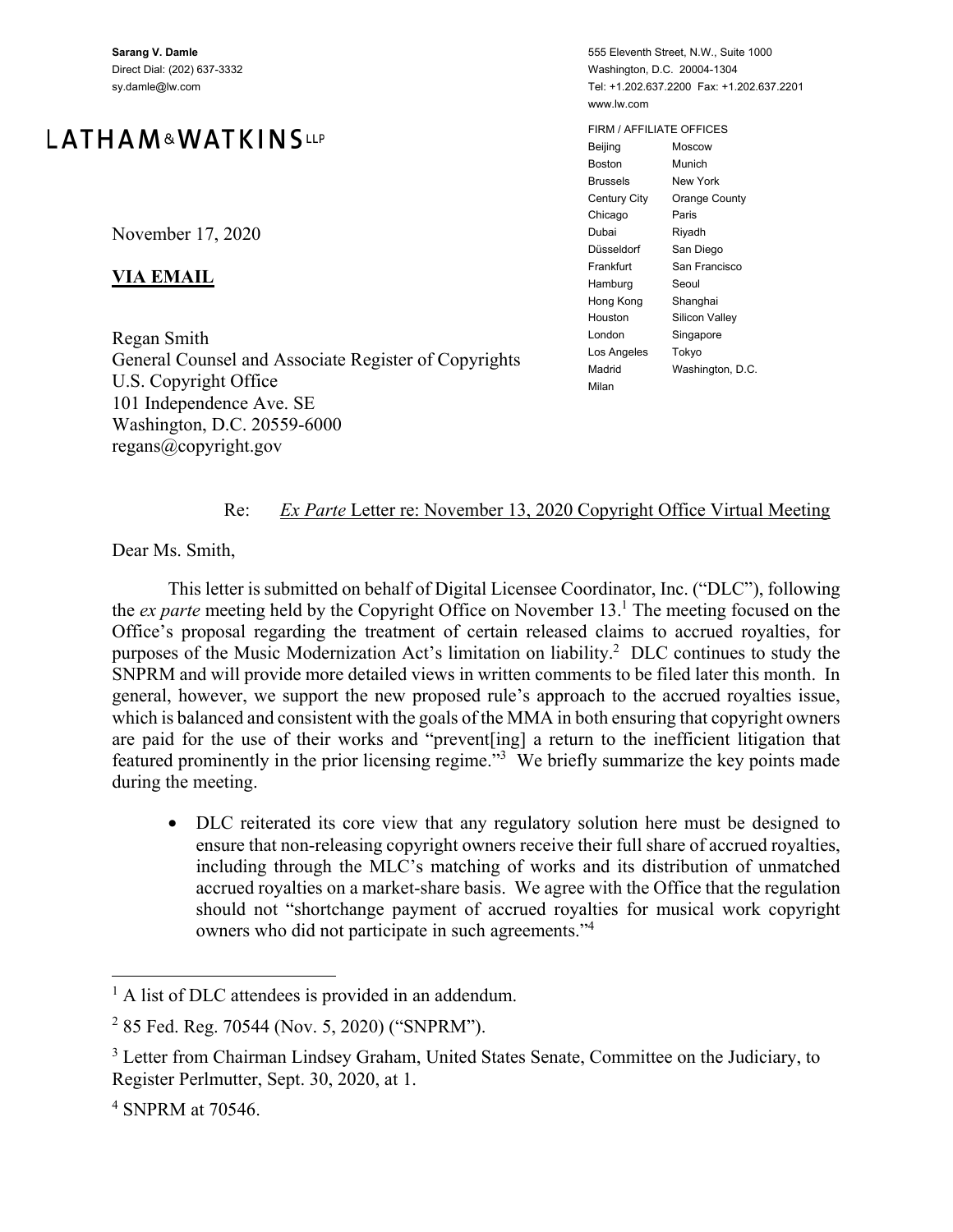#### LATHAM&WATKINSLLP

- In response to a comment from a representative of the Songwriters Guild of America related to the statute of limitations, DLC noted that it is continuing to study the particular provision proposed by the Office.<sup>5</sup>
- DLC explained its understanding of the relevant provisions of the Music Modernization Act, walking through the analysis that has been provided in previous submissions to the Office. $^6$
- DLC also provided a rough estimate of accrued royalties that are available to be transferred to the MLC, based on a limited survey of a subset of DLC members at a particular point in time, and with the crucial caveat that the precise amounts are in flux as digital music providers continue to engage in robust matching efforts. Specifically, DLC estimated that several hundred million dollars were available to be transferred to the MLC as accrued royalties, even after accounting for the derecognition of accruals based on preexisting agreements containing releases to claims for accrued royalties. DLC also explained that the accruals that were derecognized because copyright owners were paid and provided releases were a fraction of that amount—on the order of tens of millions of dollars.

Thank you for your time and continued attention to these issues.

Best regards,

 $52$ 

Sarang V. Damle

1

<sup>5</sup> *See* DLC Oct. 14, 2020 Letter at 4-5.

<sup>6</sup> *See* Spotify Oct. 9, 2020 Letter; DLC Oct. 14, 2020 Letter.